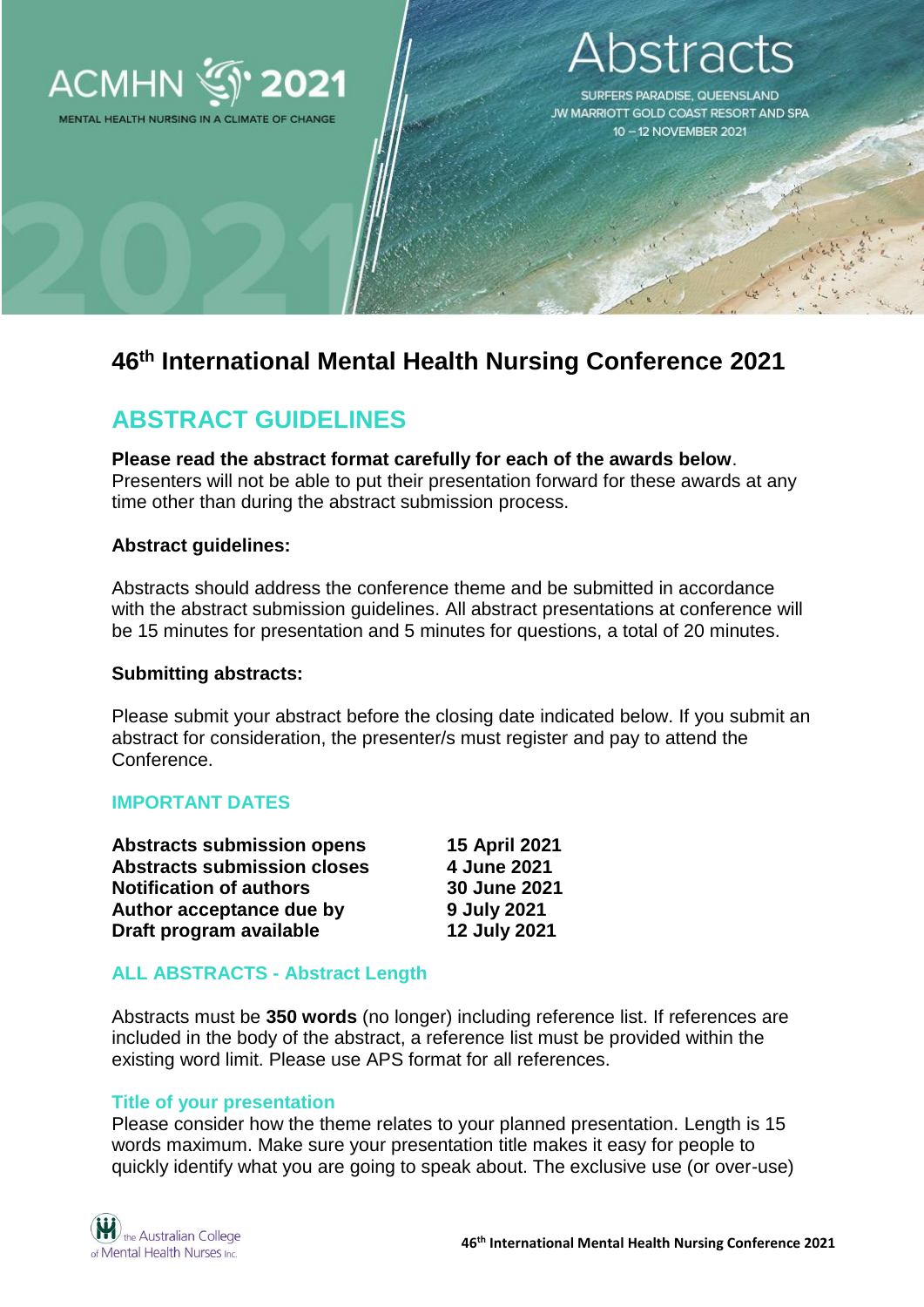

# stracts

SURFERS PARADISE, QUEENSLAND JW MARRIOTT GOLD COAST RESORT AND SPA 10-12 NOVEMBER 2021

of metaphor, either in the paper title, the abstract or the final presentation is discouraged.

### **Language**

Contributors are advised that the ACMHN International Mental Health Nursing Conference provides delegates with a program that reflects and leads contemporary mental health nursing practice. As such, all abstracts and papers are to be presented using appropriate terminology for people who experience mental health issues. Terms such as 'mentally ill people', 'the mentally ill' and 'case/subject' and 'the mentally ill case' are not accepted. Rather, descriptors should be person-centred, such as 'people/person who experience XYZ', 'consumer', 'service user', 'person with a lived experience' or 'client'. Abstracts which do not meet this criteria will not be eligible for review.

# **Award Category**

**Please read the eligibility criteria carefully for each of the awards below**. Presenters will not be able to put their presentation forward for these awards at any time other than during the abstract submission process.

'Abstracts Eligibility for Awards' document which can be accessed on [www.acmhn2021.com](http://www.acmhn2021.com/) provides detailed information on the awards criteria.

Authors to select one only.

- Research Award
- Stan Alchin Award
- General Award
- First Time Presenter Award
- Clinical Supervision Award
- Clinical Supervision First Time Presenter Award
- Clinical Supervision Poster Award
- General Poster Award

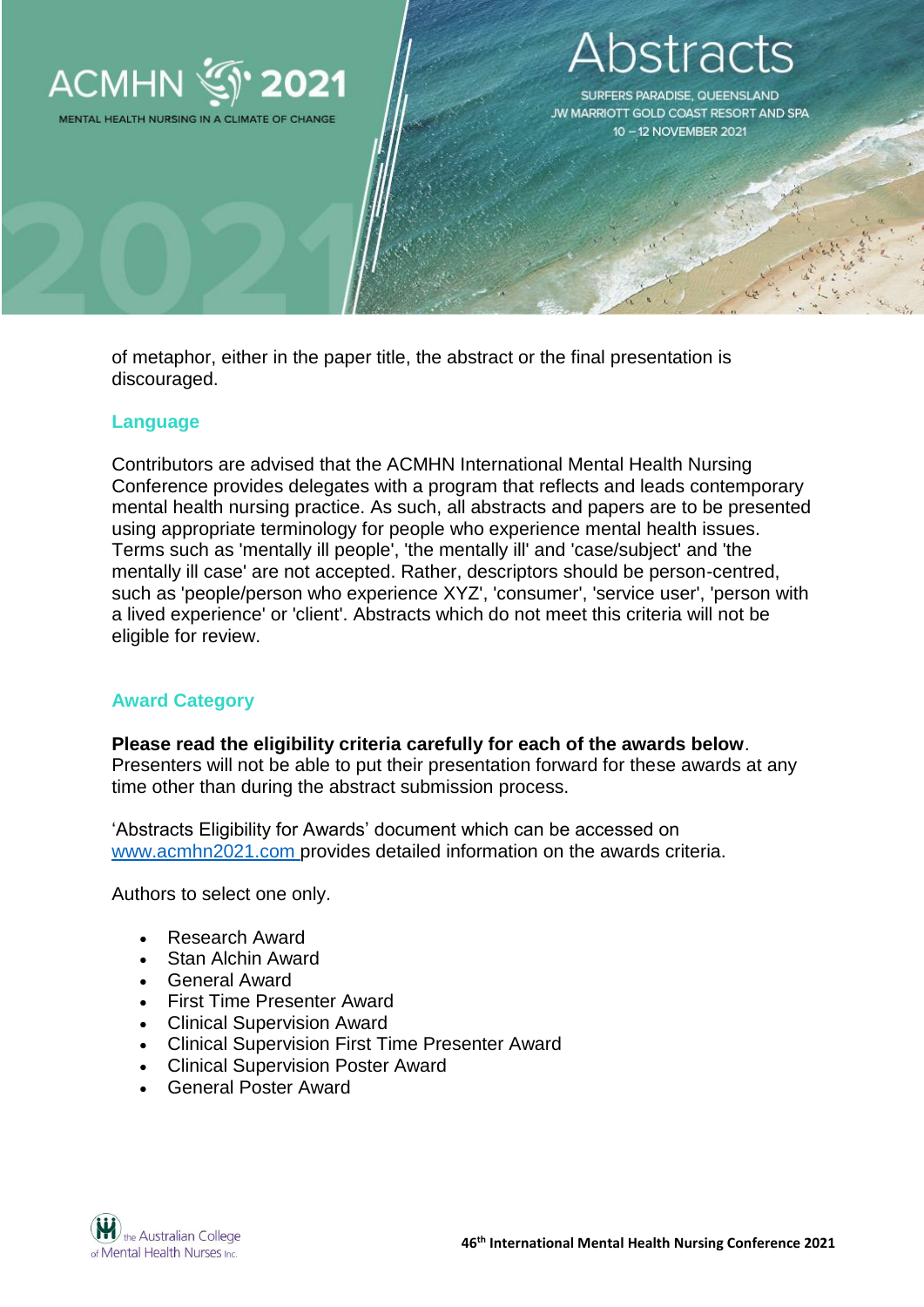

MENTAL HEALTH NURSING IN A CLIMATE OF CHANGE

# stracts

SURFERS PARADISE, QUEENSLAND JW MARRIOTT GOLD COAST RESORT AND SPA 10-12 NOVEMBER 2021

#### **Subthemes**

After you have selected the type of your submission, you will be asked to select from one of the subthemes.

#### **• Contemporary practice issues e.g.**

Natural disasters and mental health Physical and mental health Psychotherapeutic approaches Trauma informed care Drug health Integrating with peer workforce Addressing stigma in generalist settings E-health and Tele-Health Mental health policy directions **• Clinical specialties e.g.** Indigenous health Consultation Liaison ED setting AOD settings Generalist health settings Primary care Child and adolescent Perinatal and infant mental health

Older person's mental health

Forensic mental health

#### **• Professional issues e.g.**

Clinical supervision Workplace health and wellbeing

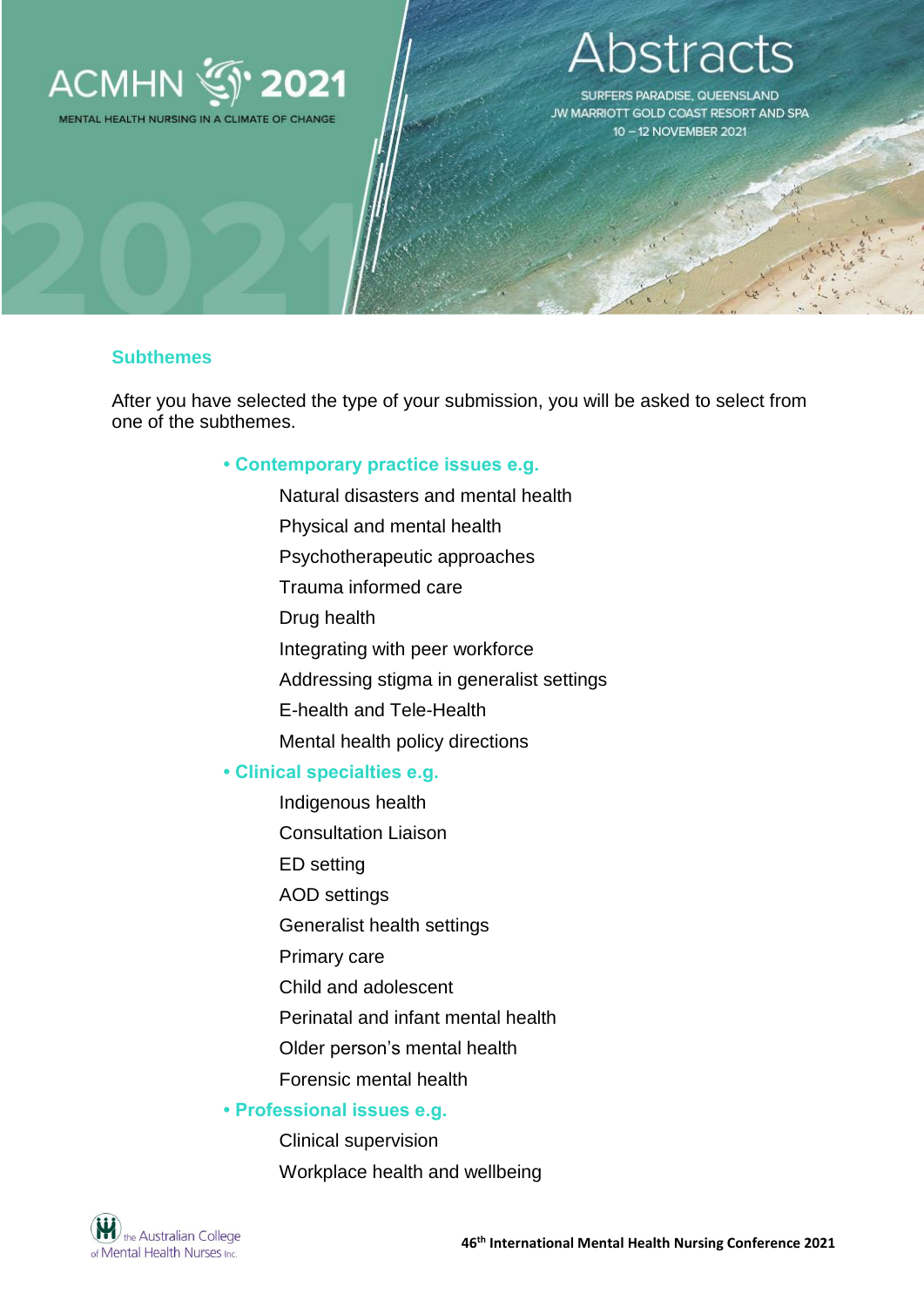

MENTAL HEALTH NURSING IN A CLIMATE OF CHANGE

# stracts

SURFERS PARADISE, QUEENSLAND JW MARRIOTT GOLD COAST RESORT AND SPA 10-12 NOVEMBER 2021

Autonomy of nursing roles

- Leadership and management
- Self-care for mental health nurses
- Tackling stigma and advocating for human rights

### **• Recruitment and Retention into Mental Health Nursing**

- Workforce development
- Emerging leaders
- Student experience and clinical placement
- Career pathways into mental health nursing
- Supporting workforce

#### **• Impacts on practice e.g.**

Models of care innovation in health/MH care delivery Scope of practice issues Innovation and opportunity

#### **• Research to practice**

Co-design and co-production

Research and research translation

# **• Mental Health Nurse Education**

Educating mental health nurses

Post-graduate education

Separate entry mental health nurse training

Framework from graduation to credentialing

### **Abstract review process**

The ACMHN uses a blind review process for all submissions to present at the International Mental Health Nursing Conference and strives to include high quality research and clinical papers. This process is overseen by the Scientific Chair.

All contributions satisfying the basic requirements will be subject to a blind review by at least two independent reviewers, who will have no knowledge of the name of the

 $\left(\bigvee_{\text{the Australian College}}\right)$ of Mental Health Nurses Inc.